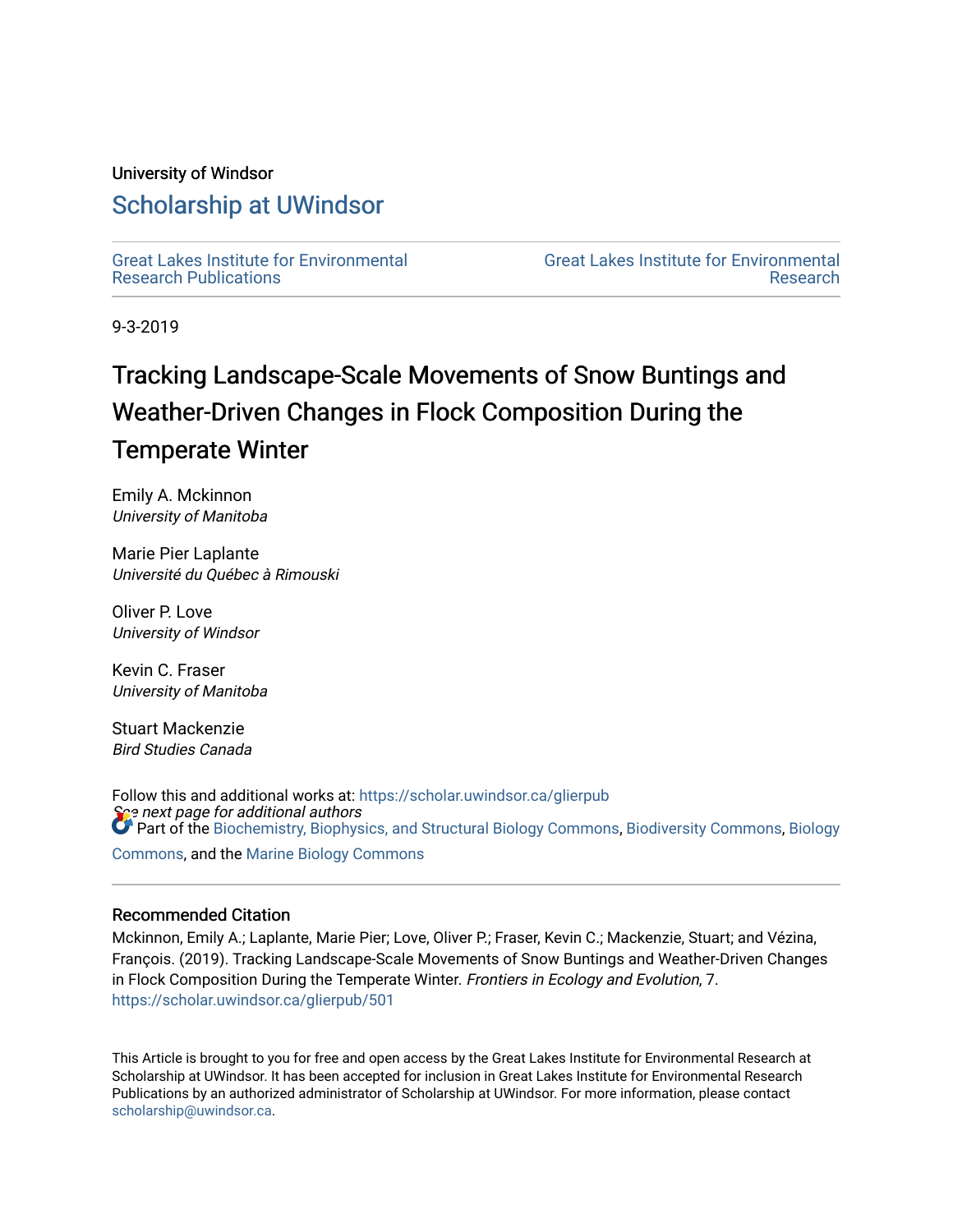# Authors

Emily A. Mckinnon, Marie Pier Laplante, Oliver P. Love, Kevin C. Fraser, Stuart Mackenzie, and François Vézina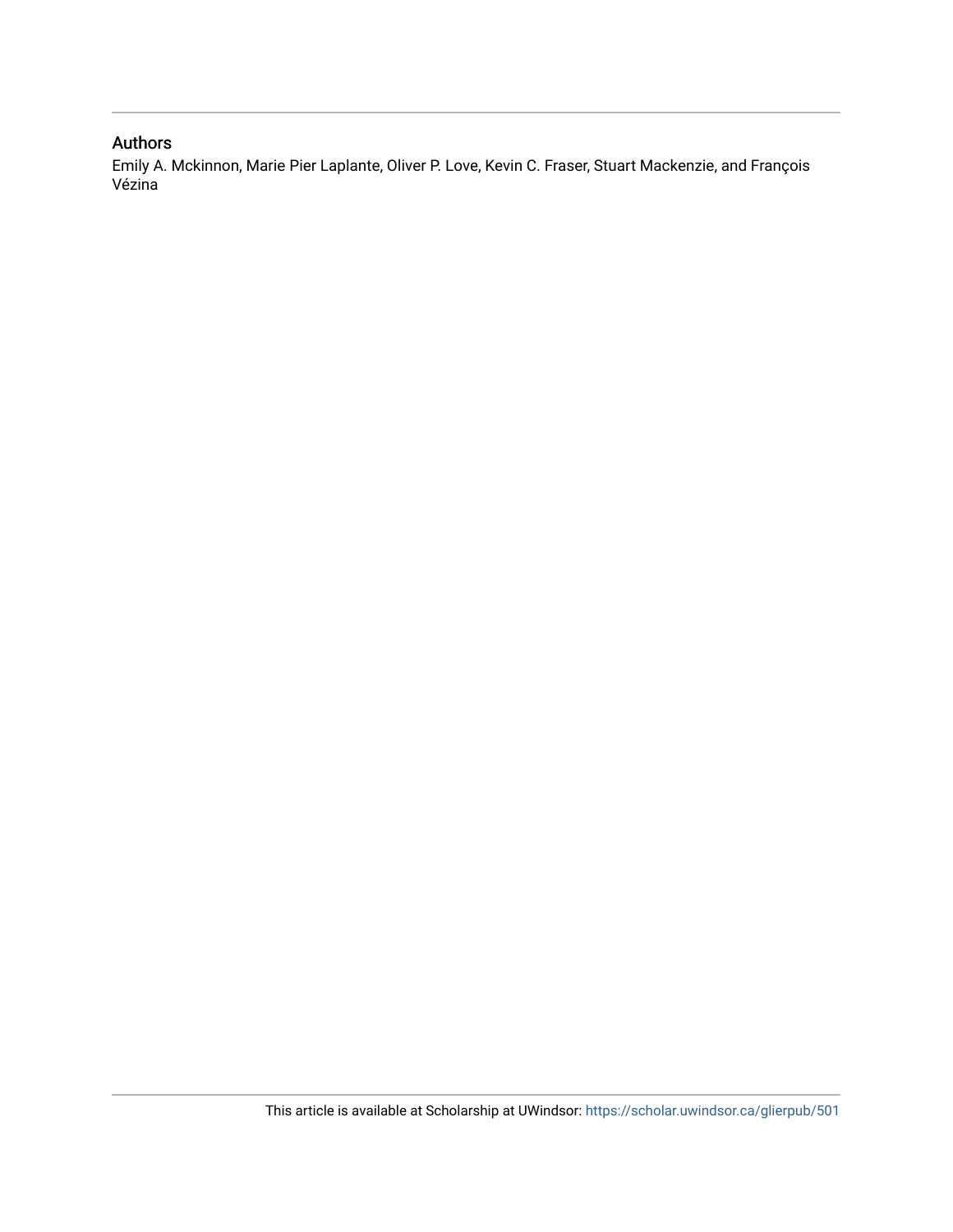



# Tracking Landscape-Scale Movements of Snow Buntings and Weather-Driven Changes in Flock [Composition During the Temperate](https://www.frontiersin.org/articles/10.3389/fevo.2019.00329/full) **Winter**

#### [Emily A. Mckinnon](http://loop.frontiersin.org/people/730251/overview) 1\*, Marie-Pier Laplante<sup>2</sup>, [Oliver P. Love](http://loop.frontiersin.org/people/36853/overview)<sup>3</sup>, [Kevin C. Fraser](http://loop.frontiersin.org/people/570580/overview)<sup>4</sup>, Stuart Mackenzie<sup>5</sup> and François Vézina<sup>2</sup>

<sup>1</sup> Access & Aboriginal Focus Programs, University of Manitoba, Winnipeg, MB, Canada, <sup>2</sup> Groupe de Recherche sur les Environnements Nordiques BORÉAS, Département de Biologie, Chimie et Géographie, Centre d'Études Nordiques, Centre de la Science de la Biodiversité du Québec, Université du Québec à Rimouski, Rimouski, QC, Canada, <sup>3</sup> Department of Biological Sciences, University of Windsor, Windsor, ON, Canada, <sup>4</sup> Department of Biological Sciences, University of Manitoba, Winnipeg, MB, Canada, <sup>5</sup> Bird Studies Canada, Port Rowan, ON, Canada

#### **OPEN ACCESS**

#### Edited by:

Brett K. Sandercock, Norwegian Institute for Nature Research (NINA), Norway

#### Reviewed by:

Davide Scridel, Museo delle Scienze, Italy Sissel Sjöberg, Lund University, Sweden David Douglas, Royal Society for the Protection of Birds (RSPB), United Kingdom

\*Correspondence:

Emily A. Mckinnon [emily.mckinnon@umanitoba.ca](mailto:emily.mckinnon@umanitoba.ca)

#### Specialty section:

This article was submitted to Behavioral and Evolutionary Ecology, a section of the journal Frontiers in Ecology and Evolution

> Received: 30 April 2019 Accepted: 16 August 2019 Published: 03 September 2019

#### Citation:

Mckinnon EA, Laplante M-P, Love OP, Fraser KC, Mackenzie S and Vézina F (2019) Tracking Landscape-Scale Movements of Snow Buntings and Weather-Driven Changes in Flock Composition During the Temperate Winter. Front. Ecol. Evol. 7:329. doi: [10.3389/fevo.2019.00329](https://doi.org/10.3389/fevo.2019.00329) Nomadic movements of migratory birds are difficult to study, as the scale is beyond the capabilities of hand-held telemetry (10 s of kms) but too fine-scale for long-range tracking devices like geolocators (50–100 km accuracy). Recent widespread installation of automated telemetry receiving stations allowed us, for the first time, to quantify and test predictions about within-winter movements of a presumed nomadic species, the Snow Bunting (Pletrophenax nivalis). We deployed coded radio-transmitters on 40 individual Snow Buntings during two winters (2015-16 and 2016-17) in southern Ontario, Canada, and tracked movements over a 300 by 300 km area with 69–77 active radio-receiving stations (Motus Wildlife Tracking Network). To complement our tracking data, we also examined the influence of weather on the demographics of winter flocks at a single wintering site over 6 consecutive years ( $n = 9312$  tagged birds). We recorded movements of 25 Snow Buntings from the deployment sites to 1–6 different radio recievers (mean 2.68 locations/bird). Birds traveled a minimum average distance of 49 km between detections (range: 3 to 490 km) in the core wintering period of Dec-Feb, and cumulative total movements ranged from 3 to 740 km (average 121  $\pm$  46 km). In March distances between detections increased to an average of 110 km, suggesting an extended early-migration period. Overall, older birds (after-second year or older) tended to move more (higher cumulative distances traveled) than younger (first winter) birds, even during the Dec-Feb period. The long-term banding data revealed that larger, male birds were more likely to be captured in colder and snowier weather, relative to female and smaller birds, suggesting that they can withstand these conditions more easily owing to their body size. We have provided the first direct-tracking data on nomadic winter movements of Snow Buntings, and tested the hypothesis that winter weather drives flock composition at a single site. Site-specific banding data suggest that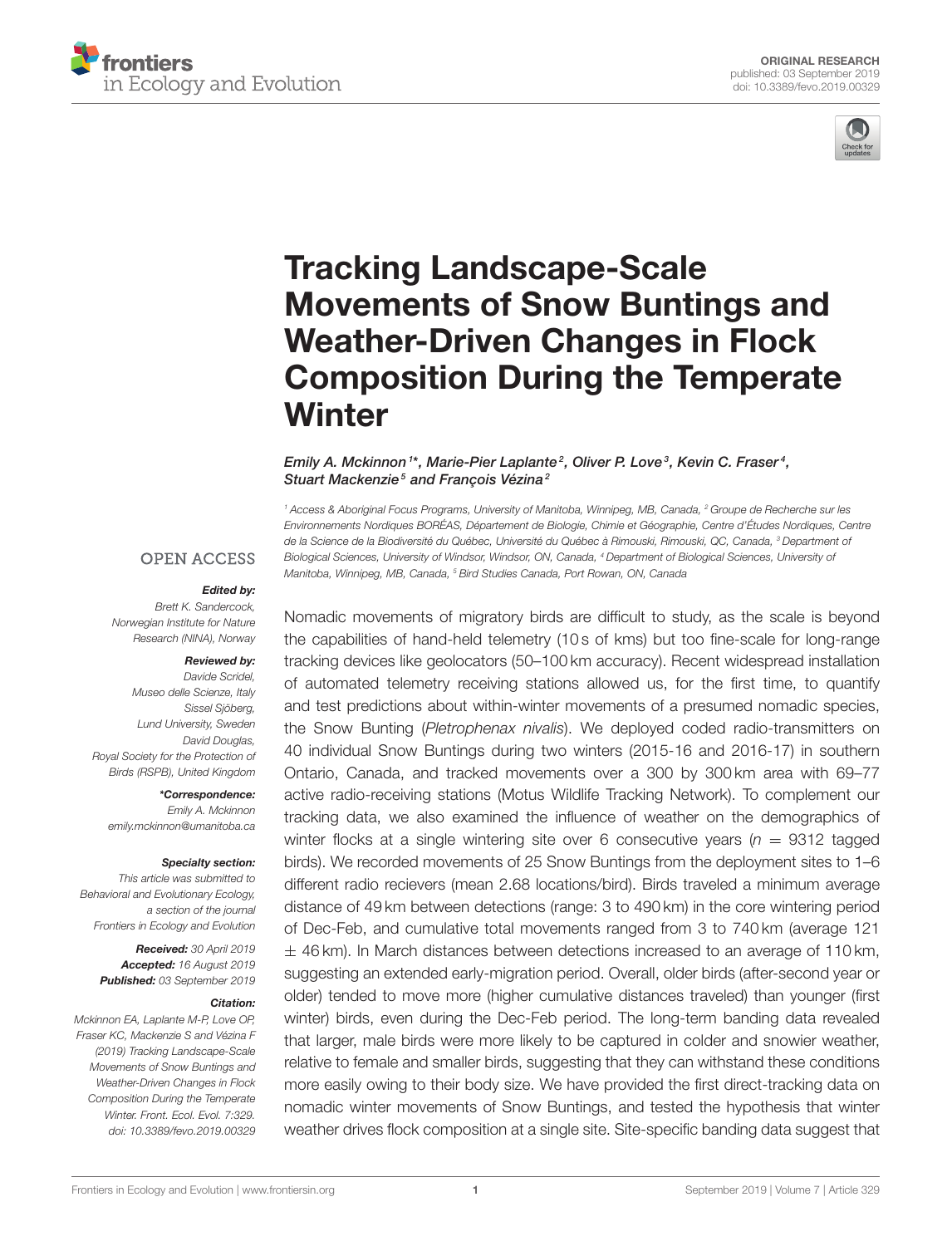weather-related changes in flock composition could explain the nomadic, landscape-scale movements of Snow Buntings we observed by using automated telemetry. Future work should explore the importance of resource availability, competition, and predation risk as drivers of winter movements in Snow Buntings.

Keywords: nomadic migration, irruptive migration, differential migration, telemetry, songbird, movement ecology, weather

## INTRODUCTION

Many avian species escape cold winters at breeding sites by migrating to lower latitudes [\(Newton, 2008\)](#page-11-0). Birds that remain at high latitudes during winter must cope with energetically challenging conditions [\(Belda et al., 2007\)](#page-10-0). Some individuals, especially when facing highly unpredictable environmental conditions, adopt a nomadic strategy [\(Stearns, 1976;](#page-11-1) [Senar et al.,](#page-11-2) [1992;](#page-11-2) [Watts et al., 2018\)](#page-12-0). The variability in nomadic movements, both within and across populations and species, remains poorly understood and difficult to study [\(McKinnon and Love, 2018\)](#page-11-3). In a time of rapid environmental change, it is particularly important to determine factors that drive the within-winter movements of northern animals [\(Leblond et al., 2016\)](#page-11-4) and the extent of landscape they use.

Variability in resources or access to resources across space and time generally correlates with higher rates of landscapescale movements of animals [\(Newton, 2006a,](#page-11-5)[b\)](#page-11-6). At its extreme, unpredictable and patchily-distributed resources can lead migratory birds to exhibit nomadism throughout their life cycle, stopping to breed only when and where resources are most abundant [\(Stojanovic et al., 2015\)](#page-11-7). Irruptive species exhibit nomadic movements during the non-breeding season in order to track irregular booms in resource abundance outside of their breeding range [\(Bock and Lepthien, 1976;](#page-10-1) [Smith, 1986;](#page-11-8) Senar et al., [1992\)](#page-11-2). However, irruptions of northern-breeding species may also be simply a consequence of high productivity in the previous breeding season, and not necessarily that individuals are flexibly tracking resources [\(Curk et al., 2018\)](#page-11-9).

Weather can also directly impact food availability (e.g., rain/drought affecting arthropod abundance, or covering of seeds by snow or ice) triggering landscape-scale movements [\(Mittelhauser et al., 2012\)](#page-11-10). Some migratory songbirds may hedge their bets by remaining as far north as possible (in otherwise marginal habitats), and only moving south in the case of extreme disruption of resources (i.e., "fugitive" migration patterns) [\(Terrill and Ohmart, 1984;](#page-12-1) [Watts et al., 2018\)](#page-12-0). Unfortunately, little is known about exactly how and why variability in weather parameters (i.e., temperature, snow cover, humidity, wind) trigger movement in wintering songbirds [\(Macdonald et al., 2016;](#page-11-11) [Laplante et al., 2019\)](#page-11-12).

A number of non-resource-based hypotheses have also been proposed to explain species-, population- and individual-based variation in winter movement strategies [\(Catry et al., 2003;](#page-11-13) [Nebel and Ydenberg, 2005;](#page-11-14) [Macdonald et al., 2016\)](#page-11-11). For example, since social dominance hierarchies can affect access to resources among individuals [\(Ketterson and Nolan, 1979\)](#page-11-15), higher-ranked individuals in flocking species have less to gain by moving since they can maintain priority over resources at a given site. Highranking individuals may thus adopt a resident strategy relative to transient subordinates, even within the same population or species [\(Campos et al., 2011;](#page-11-16) [Fudickar et al., 2013\)](#page-11-17). However, these individual-level strategies have been difficult to explore, in part due to the inherent challenges associated with tracking species during the winter [\(McKinnon and Love, 2018\)](#page-11-3).

Here, we investigate the within-winter, spatio-temporal dynamics of Snow Buntings (Plectrophenax nivalis), an Arcticbreeding migratory songbird, using automated radio-telemetry and a long-term banding dataset. Snow Buntings are longdistance migrants, traveling between breeding sites in the Arctic and wintering sites south of the boreal forest [\(Macdonald et al.,](#page-11-18) [2012\)](#page-11-18). Overall Snow Buntings show a complex migration pattern, with a migratory divide in North America at Hudson Bay (**[Figure 1A](#page-4-0)**; [Macdonald et al., 2012\)](#page-11-18), and another in Greenland, where western and southeastern breeding birds migrate to eastern North America, and northeastern-breeding birds migrate to the Russian steppes [\(Lyngs, 2003\)](#page-11-19). There are subspecies of Snow Buntings that are year-round residents in Alaska, USA, and Iceland, respectively [\(Montgomerie and Lyon, 2011\)](#page-11-20).

During the winter, Snow Buntings form flocks and forage in agricultural fields, natural prairie, rocky coasts, and shores of the great lakes in southern Canada and the northern US (**[Figure 1A](#page-4-0)**; [Montgomerie and Lyon, 2011\)](#page-11-20). [Vincent and Bédard](#page-12-2) [\(1976\)](#page-12-2) described a flock of about 100 individual Snow Buntings occupying a 4 km<sup>2</sup> home range from Dec-Mar; although they did not individually mark these birds. In contrast, banded Snow Buntings have been recaptured within the winter over 150 km from initial banding sites, and geolocator tracking suggested large scale movements by individual birds [\(Macdonald et al.,](#page-11-18) [2012\)](#page-11-18). Overall there is little quantitative information on the scale and drivers of winter movements in Snow Buntings. Here, we combined data from a collaborative network of automated radiotelemetry stations (Motus Wildlife Tracking Network) with a large, single-site winter banding dataset ( $n = 9,312$  individuals captured over 6 years) collected by a participant in a citizen scientist program, to test several hypotheses regarding drivers of within-winter movements in Snow Buntings.

Snow Buntings are granivorous ground-feeders during the winter, thus variability in snow cover results in dynamic availability of food over time and space. Early snowfalls or late spring snow-storms directly affect how much seed is available for foraging buntings. Bird-banders that rely on baited traps to catch Snow Buntings are well-aware that a significant amount of snow is necessary before the birds are attracted to the bait, indicating that the snow prevents birds from accessing "wild" foods (CSBN, pers. comm.).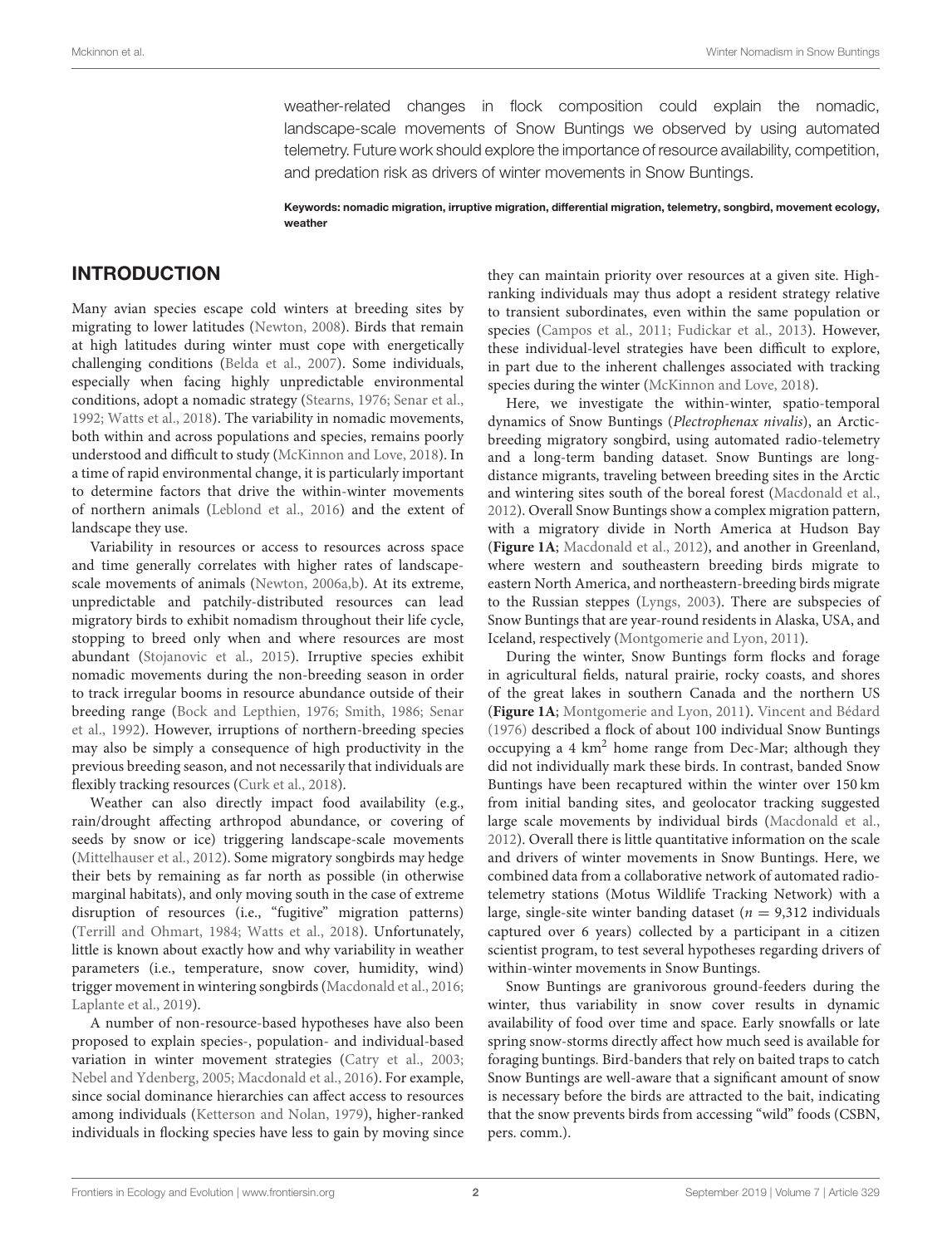

<span id="page-4-0"></span>FIGURE 1 | North American range of Snow Bunting and study site. (A) Breeding grounds, wintering sites and year-round resident sites are indicated by color (range based on [Montgomerie and Lyon, 2011\)](#page-11-20); most birds in our study population likely breed in Greenland (based on band recoveries; summarized in [Macdonald et al.,](#page-11-18) [2012\)](#page-11-18); however, it is possible that some individuals breed in the Canadian Arctic, thus three potential spring flyways are shown. (B,C) Show the ∼300 × 300 km region of our study, with active Motus receiving stations as red points, tags deployment sites as blue triangles and stations that detected Snow Buntings as yellow dots.

Snow Buntings also exhibit male-biased sexual size dimorphism and previous work has suggested that larger individuals may have a thermoregulatory advantage in colder weather, losing less heat per unit mass than small individuals [\(Macdonald et al., 2016;](#page-11-11) [Laplante et al., 2019\)](#page-11-12). Harsh winter weather could thus have a different impact on the energy budgets and movement decisions of males and females, due to differential thermoregulatory constraints among the sexes, potentially also explaining why females carry larger energy reserves per unit size than males [\(Macdonald et al., 2016;](#page-11-11) [Laplante et al., 2019\)](#page-11-12). Furthermore, since buntings are highly gregarious in winter and exhibit dominance hierarchies within flocks [\(Smith and Metcalfe, 1997a](#page-11-21)[,b\)](#page-11-22), social hierarchies could also generate differential pressure to move in interaction with weather [\(Ketterson and Nolan, 1979\)](#page-11-15).

We hypothesized that if winter movements are a flexible response to maximize access to food, then deterioration in weather conditions at a single site should result in changes in flock composition as birds move around the landscape. Differences in structural size and social dominance by sex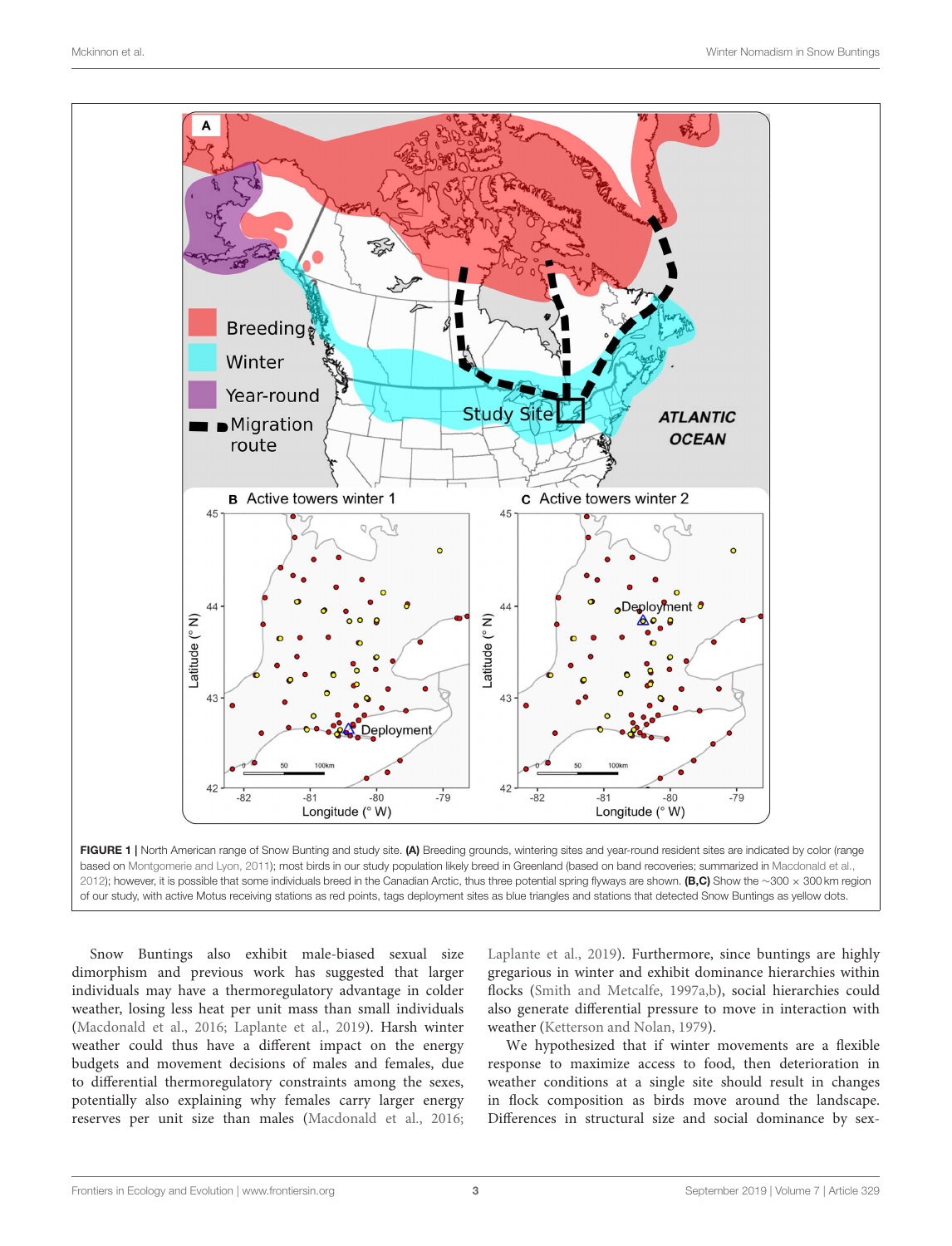and age-classes should result in: (1) larger-sized individuals, (2) males, and (3) younger individuals, forming the main constituents of flocks on days of severe weather (i.e., colder, snowier days). We predicted that birds with these three phenotypes should be able to remain at the site and feed during difficult weather conditions because (1) larger-sized individuals should have better capacity to withstand adverse weather, and because (2) males and younger birds (within a sex) are generally dominant over food resources [\(Smith and Metcalfe, 1997b\)](#page-11-22). Smaller and subordinate individuals (female, older birds) are also predicted to engage more frequently in winter movements, to compensate for a relatively higher daily energy cost of thermoregulation and reduced access to food.

## METHODS

## Animal Care Statement

All methods followed the Canadian Council for Animal Care recommendations, as reviewed by Environment and Climate Change Canada. Bird banding and handling permission was obtained from the Canadian Bird Banding Office. Tracking and tag-deployment protocols were reviewed and approved by the University of Windsor's Animal Utilization Committee (protocol AUPP # 9-14).

# Field Methods—Tracking

We used commercially available cracked corn as bait to capture 40 individual Snow Buntings in custom-made walkin traps [\(Love et al., 2012\)](#page-11-23), at two long-term study sites in southern Ontario, Canada in February 2016 (Fergus; 43.838° N, −80.40806<sup>°</sup> W) and December 2016 (Long Point; 42.5792<sup>°</sup> N, 80.4309◦ W). Birds <1 year old were classed as "secondyear" (SY) and birds >1 year old as "after-second-year" (ASY) by examining plumage characteristics. We deployed 20 coded radio Nanotags (NTQB-1, Lotek, Inc., attached with a polypropylene string or elastic cord leg-loop harness) each year, and aimed to evenly tag birds from all representative demographic groups (Winter 1:  $n = 2$  ASY males, 8 ASY females, 5 SY males, 5 SY females; Winter 2:  $n = 8$  ASY males, 4 ASY females, 4 SY males, 4 SY females). All 20 birds were tagged on the same day in each winter, and banded (including assessment of age-class and sex) by experienced members of the Canadian Snow Bunting Network (D. Okines and D. Lamble). We tagged birds within their wintering range (**[Figure 1A](#page-4-0)**) in the center of the Ontario Motus Wildlife Tracking System (Motus, [www.motus-wts.org,](https://www.motus-wts.org) [Taylor et al., 2017\)](#page-12-3), a network of hundreds of receiving stations (**[Figures 1B,C](#page-4-0)** for location of tagging in Winter 1 and Winter 2). Worldwide, there were 359 Motus stations active for at least part of the tracking period in Winter 1, and 522 stations active for at least part of the tracking period in Winter 2.

We expected that Snow Buntings would be traveling distances in the range of 10–100 km in the winter, based on coarsescale data obtained previously by tracking using geolocators [\(Macdonald et al., 2012\)](#page-11-18). We focused on southern Ontario as our main tracking site, which had an area of approximately 300 × 300 km (**[Figures 1B,C](#page-4-0)**), and contained 69 active stations in Winter 1 and 77 stations active in Winter 2. The Motus Wildlife Tracking System had never before been tested for winter tracking, nor for a ground-foraging bird such as Snow Buntings. We anticipated that the ground-foraging behavior might reduce the number of detections received by stations, for two reasons (Lotek Inc., staff, pers. comm.): (1) the antenna would be in regular contact with the ground or snow, and (2) birds on the ground would be underneath the typical detection range of mounted receiving antennae. Therefore, we expected that most detections would be from birds in flight. Despite the above limitations, the location of the Motus array was ideal: well within the Snow Bunting winter range, and most stations embedded directly in agricultural habitat that Snow Buntings prefer. Southern Ontario is also bordered on three sides by large bodies of water, and Snow Buntings also use lakeshore habitats. In the north, our focal study area is bordered by the boreal forest—which is functionally a migratory barrier to Snow Buntings [\(Macdonald et al., 2012\)](#page-11-18).

#### Field Methods—Banding

From 2009 to 2014; Snow Buntings were captured (by D. Lamble) using the same methods at a banding site in Fergus, Ontario (same as deployment site for Nanotags in Year 2; 43.838◦ N, −80.40806◦ W, **[Figure 1C](#page-4-0)**). Winter banding efforts at Fergus occur every day of the winter between 9 a.m. and 2 p.m., starting when birds are first sighted in the area and continuing until they depart. For example, in 2015, D. Lamble banded 7038 Snow Buntings between 2 January and 10 March (note that we only used birds with measurements in analysis, so our sample size was only a fraction of the birds banded). Duration of banding session (hours traps were open) and number of captured individuals varied dependent on weather, presence of predators, and other factors; thus, the total number of captured individuals could not be analyzed as a response variable and we focused instead of characteristics of the birds captured (i.e., sex, age-class, size). Each bird was banded with a uniquely-numbered aluminum band (issued by the Canadian Bird Banding Office), and sex and age-class were determined morphologically according to Canadian Snow Bunting Network guidelines [\(Love et al., 2012\)](#page-11-23). Unflattened wing chord was measured (for every bird possible) to the nearest 1 mm as an approximation of structural body size; Snow Buntings carry varying fat levels and muscle mass varies seasonally and would confound using weight as a measure of overall size [\(Macdonald et al., 2016\)](#page-11-11). All individuals were measured by the same bander (D. Lamble). Only individuals for which a complete set of information was available were kept in the dataset (wing chord, sex, age-class).

# Weather Data

All weather variables except snow depth were obtained from the Environment and Climate Change Canada (ECCC) weather station nearest to Fergus, Ontario (12.9 km away) for the day of capture for each individual bird. We obtained snow depth data from the National Snow and Ice Data Center (NSIDC) [\(Brasnett,](#page-10-2) [1999;](#page-10-2) [Brown and Brasnett, 2010\)](#page-10-3) using a grid cell (24 km x 24 km) that included the banding site in Fergus. In total, we extracted eight daily weather variables, which based on previous work on Snow Buntings and others, are predicted to have an influence on snow bunting behavior [\(Orlowski and Gebski, 2007;](#page-11-24) Macdonald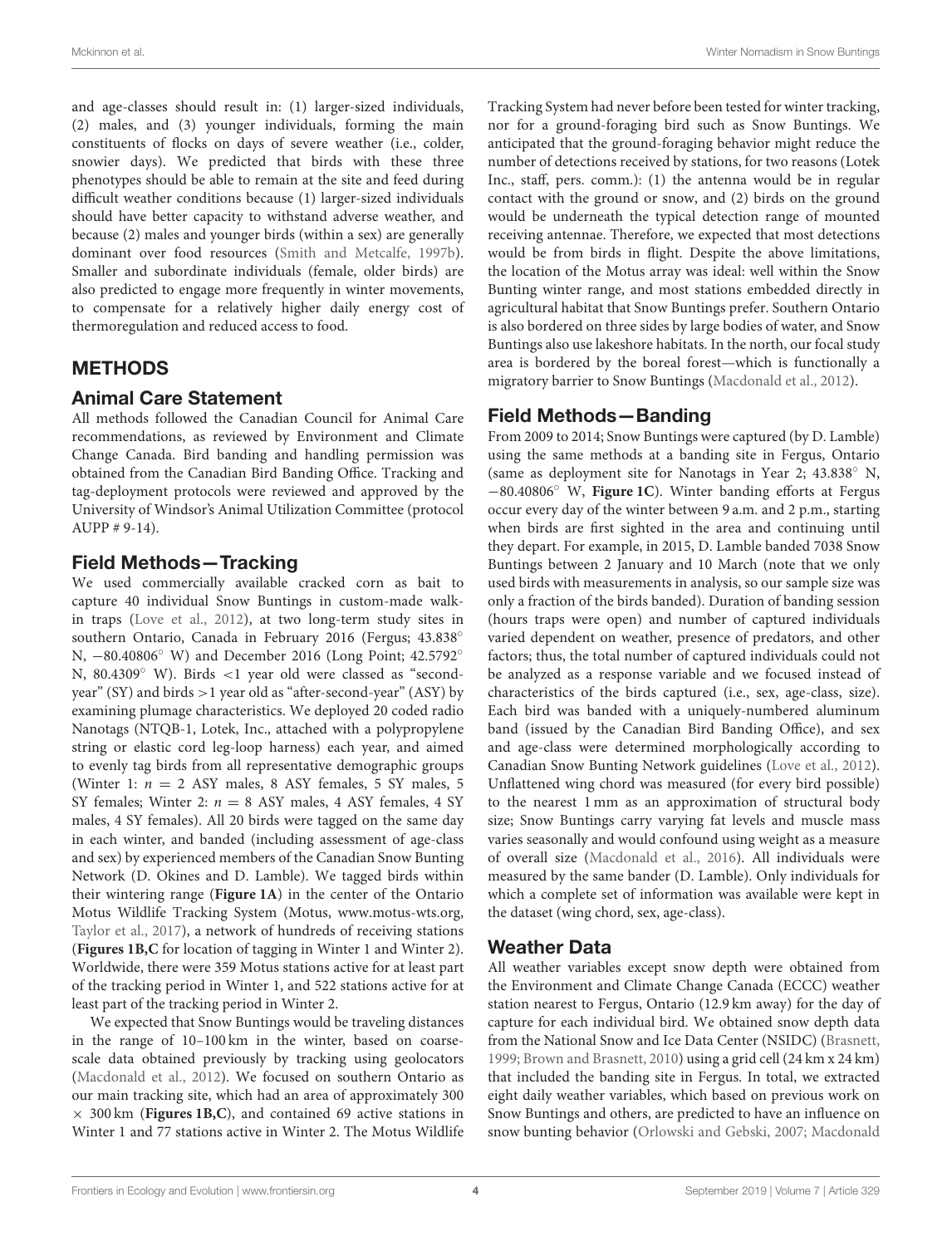et al., [2016;](#page-11-11) [Laplante et al., 2019\)](#page-11-12): minimum temperature (◦C), mean temperature ( $°C$ ), maximum temperature ( $°C$ ), snow depth (cm), total snowfall (cm), absolute humidity  $(g/m^3)$ , maximum wind gust (km/h), and cloud cover (0–10).

#### Data Analyses—Tracking

For Motus tracking data, we removed potential false detections (e.g., detections outside the bunting winter range [latitude < 35 N, longitude >  $-50$  W], detections in months outside the lifetime of the tags [May-Nov], run length of detections < 2, frequency standard deviation  $> 0.1$ , signal  $> -30$ ) following protocols recommended by researchers in the Motus community and the Motus RBook [\(Crewe et al., 2018\)](#page-11-25). We then calculated cumulative minimum distances traveled per individual by using the R package "geosphere" [\(Hijmans, 2017\)](#page-11-26), summing the Haversine (great-circle) distance between consecutive detections at different receiver stations. We compared the cumulative distance traveled by sex and age-class classes by using a two-factor analysis of variance, with an interaction between sex and ageclass. We examined these sex-age-class differences in movements by using the full dataset as well as specifically during the core wintering period of Dec-Feb, as we noted some larger movements in March that could be considered early spring migration.

## Data Analyses—Banding

We used banding data collected between November 1st and March 20th for analyses of weather correlates of flock composition. This time period covers the wintering period for Snow Bunting populations within eastern North America [\(Vincent and Bédard, 1976;](#page-12-2) [Montgomerie and Lyon, 2011;](#page-11-20) [McKinnon et al., 2016\)](#page-11-27). To avoid conflicts with subsequent model selection, models included only banding entries for which a complete set of weather variables was available (i.e., no missing data; final sample size for day of capture dataset,  $n = 9,312$ . We tested for the effect of daily weather on 3 response variables: structural size (i.e., wing length), sex, and age-class of birds, by using linear and logistic mixed-effect models with the prediction that structurally large birds, males, and younger (juvenile) birds would be found in the flock on cold/harsh days.

For logistic mixed-effects models for sex and age-class, females and young birds were the reference (dummy) categories. Banding year was included as a random variable in all models. To bring all numerical variables on the same scale, each predictor was standardized as a z-score using the R package "arm" (Gelman et al., [2018\)](#page-11-28). Standardizing predictors was essential to interpret the relative importance of parameter estimates for subsequent model averaging in our analyses [\(Grueber et al., 2011\)](#page-11-29).

We checked for multicollinearity between weather variables by calculating the Variance Inflation Factor (VIF) for each predictor in the full models using a threshold value of 10 (Quinn and Keough, [2002\)](#page-11-30). One variable (mean temperature) had to be removed due to multicollinearity. Additionally, we calculated the average VIF across predictors to ensure the value was not substantially  $>1$  [\(Chatterjee and Price, 1991;](#page-11-31) average VIF = 2.44).

Using the full models, we derived all possible sub-models from each set of predictors. We calculated an Akaike information criterion value (AICc) for each model. Models differed in their AICc only by small amounts, therefore we opted for model averaging [\(Grueber et al., 2011\)](#page-11-29) using the list of models that fell within  $\Delta$  AICc < 2 [\(Burnham and Anderson, 2003\)](#page-10-4), especially as one of our objectives was to predict the relative importance of each variable in explaining variation of the dependent variable. We assessed the importance of each predictor by calculating the sum of the Akaike weights over all the models in the subset of  $\Delta$ AICc < 2 where each predictor occurred [\(Burnham et al., 2011\)](#page-10-5). Variables were considered significant when their confidence intervals did not include zero.

Statistical analyses were conducted using R 3.2.1 (R Development Core Team, [2018\)](#page-11-32). The functions "lmer" (linear models) and "glmer" (generalized linear models) [\(Bates et al.,](#page-10-6) [2014\)](#page-10-6) and lmerTest [\(Kuznetsova et al., 2014\)](#page-11-33) were used to run mixed-effects models. The function "dredge" and the function

<span id="page-6-0"></span>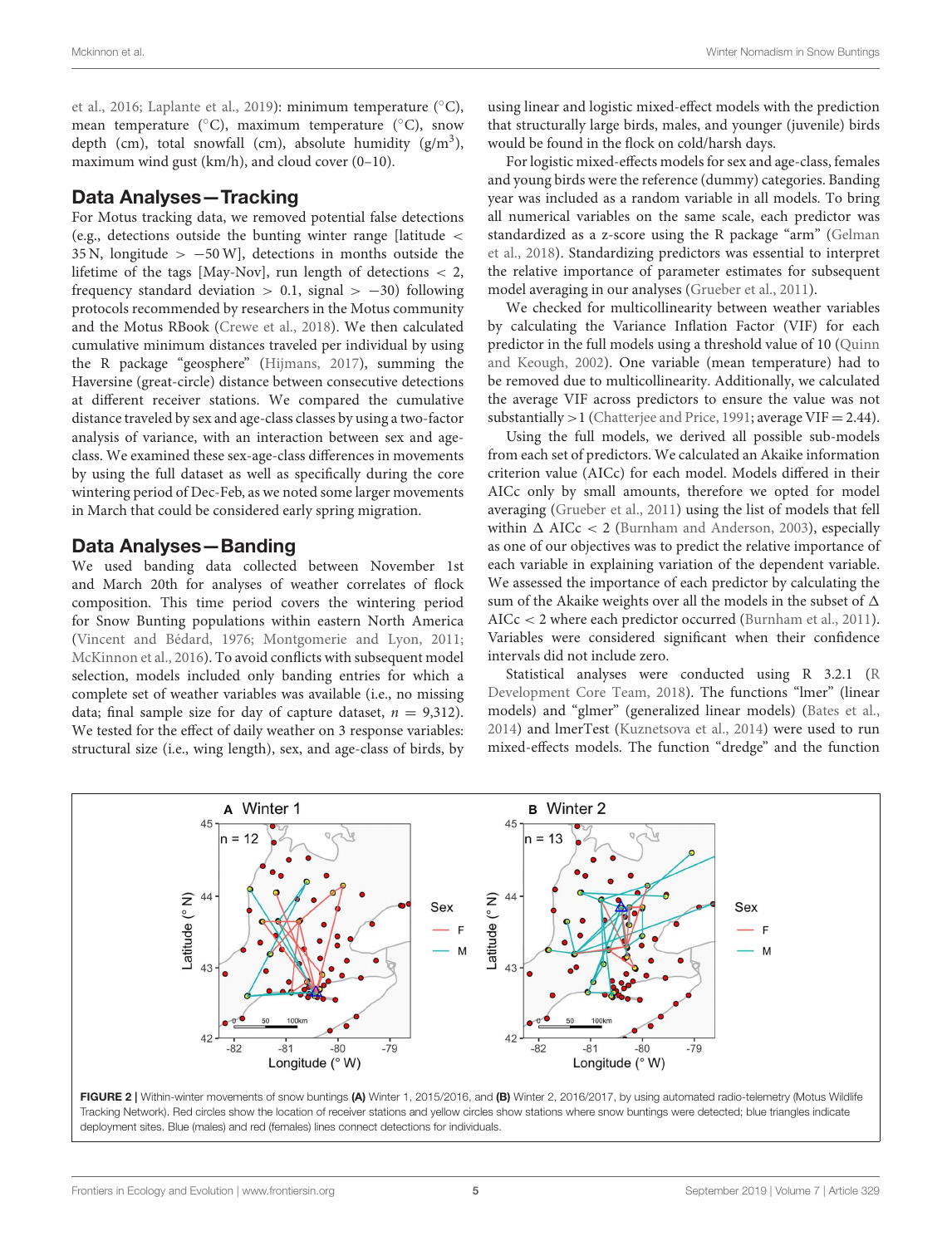"model.avg" in the package "MuMIn" was used for model selection and averaging [\(Barton, 2019\)](#page-10-7). All coefficients for parameter estimates are reported  $\pm$  conditional SEM.

#### RESULTS

#### Tracking Results

We obtained detections of 25 of the 40 birds outfitted with Nanotags (12 males, 13 females; 10 SY, 15 ASY). Individuals were detected at up to 5 individual Motus stations in Winter 1 and up to 6 Motus stations in Winter 2 (**[Figure 2](#page-6-0)**). Signals were received by stations only during the day time, with the exception of one bird detected at 21:00 h on 1 April 2016 (**[Figure 3C](#page-7-0)**; clearly migration). The average distance between sequential detections at different stations was 75.87  $\pm$  16 km (n = 66 detections across all individuals for the whole tracking period). In the core winter period (Dec-Feb), the average distance between sequential detections was  $49.27 \pm 13.19$  km ( $n = n = 37$  detections), while in March and April the distances between detections were on average  $109.81 \pm 32.36$  km ( $n = 29$ ).

Signals received by the Motus stations were mostly typical of a "fly-by" [\(Crewe et al., 2018\)](#page-11-25), indicating the individual birds were not remaining within the immediate station area (with some exceptions; see **[Appendix A](#page-10-8)**—Bird 268 was detected 17 times in 20 days at a landfill station). For example, SY male #274 was first detected on January 4th, with 6 detections from one station in a 1-min period between 9:57 and 9:58 h. This individual was next detected at another station on the 30th of January, with 18 detections between 10:10 and 10:13 h. In total we detected SY male #274 at 4 different stations, each for short bursts, and the bird returned to the vicinity of one station 3 separate times after being detected elsewhere. Since detections at a given station were usually only over a span of a few minutes, in further analysis, we summarized data into hourly detections. For most birds this meant 1 detection per day, for a total of 66 detections for 25 birds.

Throughout the entire tracking period, cumulative distances traveled were longer for males (mean for males: 308.18 km,

<span id="page-7-0"></span>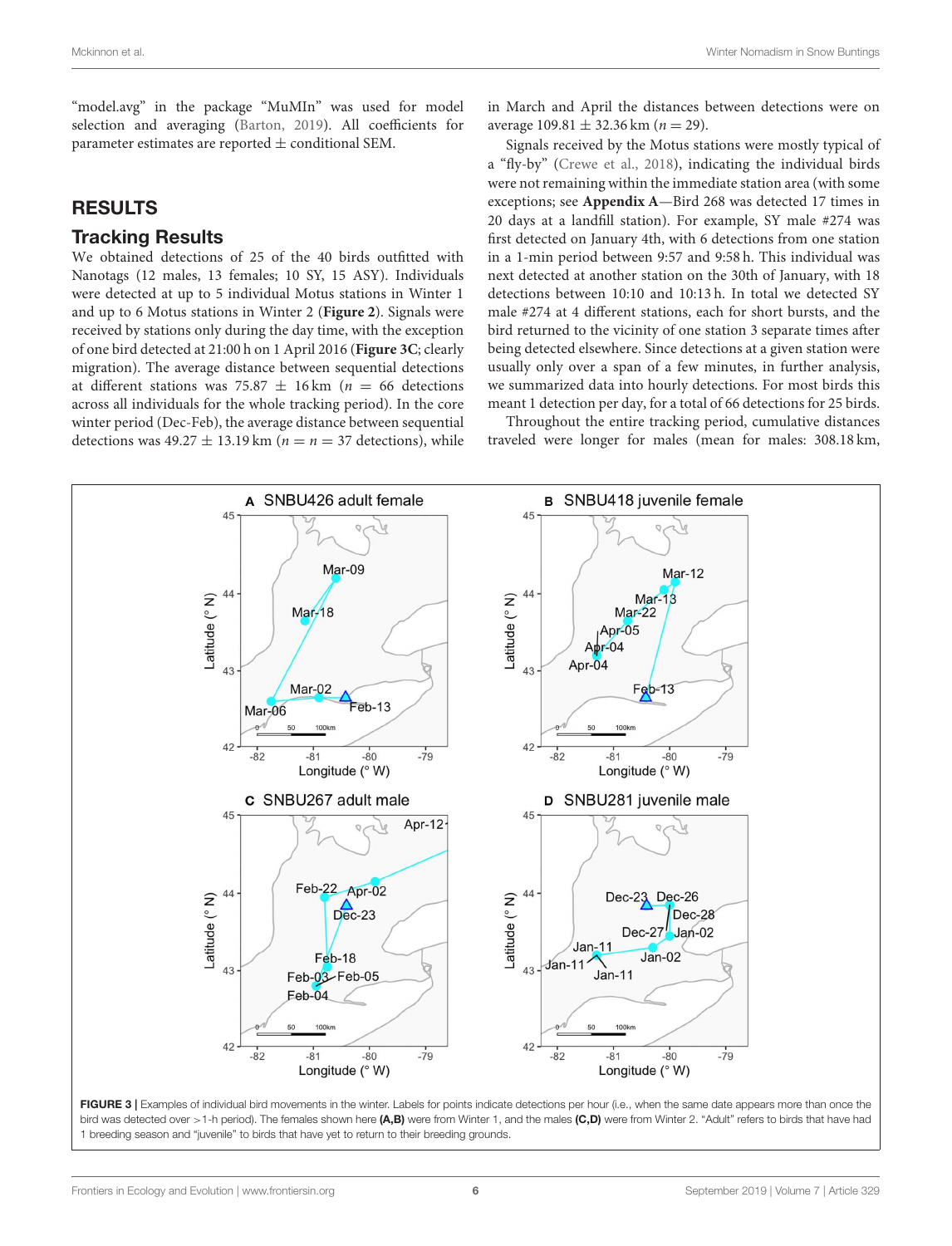females: 100.71 km,  $F_{(1, 21)} = 5.85$ ,  $P = 0.02$ ), but not significantly different by age-class (SY: 110.16 km, ASY: 260.39 km,  $F_{(1, 21)}$ )  $= 2.81, P = 0.10$  and the interaction between sex and ageclass was not significant  $(F_{(1, 21)} = 3.14, P = 0.09)$ . We counted the total number of days in the period within which birds were detected (i.e., last detection minus deployment date). Here we found a significant age-class effect  $(F_{(1, 21)} = 7.52, P =$ 0.01) and age-sex-interaction  $(F_{(1, 21)} = 5.35, P = 0.03)$  that we explored further with a Tukey post-hoc test. Adult males were detected over a significantly longer period (mean for adult males: 75 days) compared to juvenile males (22 days,  $P = 0.008$ ) and juvenile females (35 days,  $P = 0.05$ ) but not compared to adult females (40, days  $P = 0.06$ ). Tracking period was not significantly different by age-class for females ( $P = 1.00$ ), between juveniles by sex ( $P = 0.85$ ), or between juvenile males and adult females ( $P = 0.59$ ).

Because of our smaller sample size within the core Dec-Feb winter period ( $n = 15$  individual birds, only 6 females), we compared sexes by using a t-test. Males traveled a cumulative distance of 152.68 km  $\pm$  76 SEM and females 74.79 km  $\pm$  20 SEM but the difference was not significant ( $t = -0.99$ , df = 9.04, P = 0.35). In Dec-Feb, we documented birds moving as far as 738 km in total (one adult male, who was tracked over almost the entire core Dec-Feb period, and picked up at 5 receiving stations). The average cumulative distance traveled during Dec-Feb was 121 km  $\pm$  46 SEM ( $n = 15$  individuals). By March and April, cumulative distances increased to an average of 183.91 km  $\pm$  35.64 SEM.

#### Banding Results: Structural Size

Snow depth, snowfall, cloud cover, and maximum temperatures were the variables that best predicted variation in structural size of birds composing the flock on a given day (**[Table 1](#page-8-0)**). Wing length of captured birds was longer on days where snow depth was higher ( $z = 2.52$ ,  $\beta = 0.35 \pm 0.14$ ), snowfall was greater ( $z =$ 3.35,  $\beta = 0.24 \pm 0.07$ ), and the sky was cloudier ( $z = 4.82$ ,  $\beta =$  $0.37 \pm 0.07$ ). Captured birds were also larger (i.e. longer wings) when maximum ambient temperature was lower ( $z = -3.93$ ,  $\beta = -0.33 \pm 0.07$ ).

#### Banding Results: Sex and Age

Snow depth, snowfall, humidity, and maximum temperatures predicted the occurrence of sexes forming the flock at a single wintering site over the long-term (2009–2014; **[Table 1](#page-8-0)**). Males tended to be captured more often on days where weather was snowier (effect of snow depth on sex:  $z = 3.34$ ,  $\beta = 0.38 \pm$ 0.12; effect of snowfall on sex:  $z = 3.99$ ,  $\beta = 0.31 \pm 0.08$ ), more humid ( $z = 2.29$ ,  $\beta = 0.27 \pm 0.12$ ) and colder (effect of maximum temperature on sex :  $z = -4.42$ ,  $\beta = -0.46 \pm 0.12$ ).

Cloud cover, humidity, snow depth and snowfall were significant predictors of the age-class of birds captured on a given day. ASY (older) birds were more likely to be captured on days when weather was cloudier ( $z = 3.38$ ,  $\beta = 0.17 \pm 0.05$ ), snowier  $(z = 2.32, \beta = 0.10 \pm 0.04)$ , less humid  $(z = -3.68, \beta = -0.23)$  $\pm$  0.05). However, the influence of weather on daily variation in the age-class of birds forming the flock was not as strong as for structural size or sex. In fact, maximum temperature was not present in the final age-class model because it did not appear in <span id="page-8-0"></span>TABLE 1 | Summary of standardized model coefficients for top models (females and juveniles are the reference categories in the sex and age-class models, respectively).

|                   | Size (wing<br>length) model<br>coefficient $\pm$ SE | Sex model<br>coefficient<br>$±$ SE | Age-class model<br>$coefficient \pm SE$ |
|-------------------|-----------------------------------------------------|------------------------------------|-----------------------------------------|
| Intercept         | $107.94 \pm 0.13$                                   | $1.83 + 0.07$                      | $-0.13 + 0.09$                          |
| Relative humidity | <b>NA</b>                                           | $0.27 + 0.12$                      | $-0.23 + 0.05$                          |
| Cloud cover       | $0.37 + 0.07$                                       | $0.11 + 0.07$                      | $0.17 + 0.05$                           |
| Total snowfall    | $0.24 + 0.07$                                       | $0.31 + 0.08$                      | $0.10 + 0.04$                           |
| Snow depth        | $0.35 + 0.14$                                       | $0.38 + 0.12$                      | $-0.17 + 0.10$                          |
| Max. temperature  | $-0.33 + 0.07$                                      | $-0.46 + 0.12$                     | <b>NA</b>                               |
|                   |                                                     |                                    |                                         |

the top model set, indicating that it is not a useful predictor of age-class. Furthermore, most variables that were retained in the top age models had relatively low β values (i.e., <0.22).

## **DISCUSSION**

The extent of winter movements has only recently been revealed for many species with the use of miniaturized tracking technology [\(McKinnon et al., 2013a;](#page-11-34) [McKinnon and Love, 2018\)](#page-11-3), and the ecological and behavioral drivers of these movements remain poorly understood. The data we present here on winter movements of Snow Buntings are an important first step in understanding space-use year-round, which is critical for effective conservation assessment and actions [\(Marra et al., 2015\)](#page-11-35). We also analyzed weather and patterns of winter movements, by using long-term banding data from a single site. Climate change is affecting high-latitude habitats at a greater rate than other environments in North America [\(IPCC, 2014\)](#page-11-36), which may pose new challenges to Arctic-breeding, temperate-wintering bird populations [\(Rodenhouse et al., 2009;](#page-11-37) [Princé and Zuckerberg,](#page-11-38) [2015;](#page-11-38) [Williams et al., 2015\)](#page-12-4). Understanding flexibility in patterns of movements of Snow Buntings may provide insight into how they could respond to warming temperatures.

Because of the sparse "fly-by" nature of our Motus detections, we were not able to analyze habitat use of buntings, because we could not pinpoint the exact location of the bird. We also could not analyze weather data as a correlate of movements, for several reasons. First, as above, we could not pinpoint the final destination of the bird. Detections indicate that the bird traveled near the station and thus justifies measuring a minimum distance traveled; however, we could not ascertain whether the bird stayed near the Motus receiver in most cases. Further, weather stations are irregularly spaced around southern Ontario, and for many Motus receivers, the nearest source of weather information would be the same, even if the receivers were fairly distant from each other. Finally, we had no control group, i.e., information on birds that did not move, therefore we could not assess whether individual birds were tracking weather or moving for some other reason. Despite the limitations of these tracking data, we were able to quantify for the first time with direct tracking, the extent of Snow Bunting movements across a large area.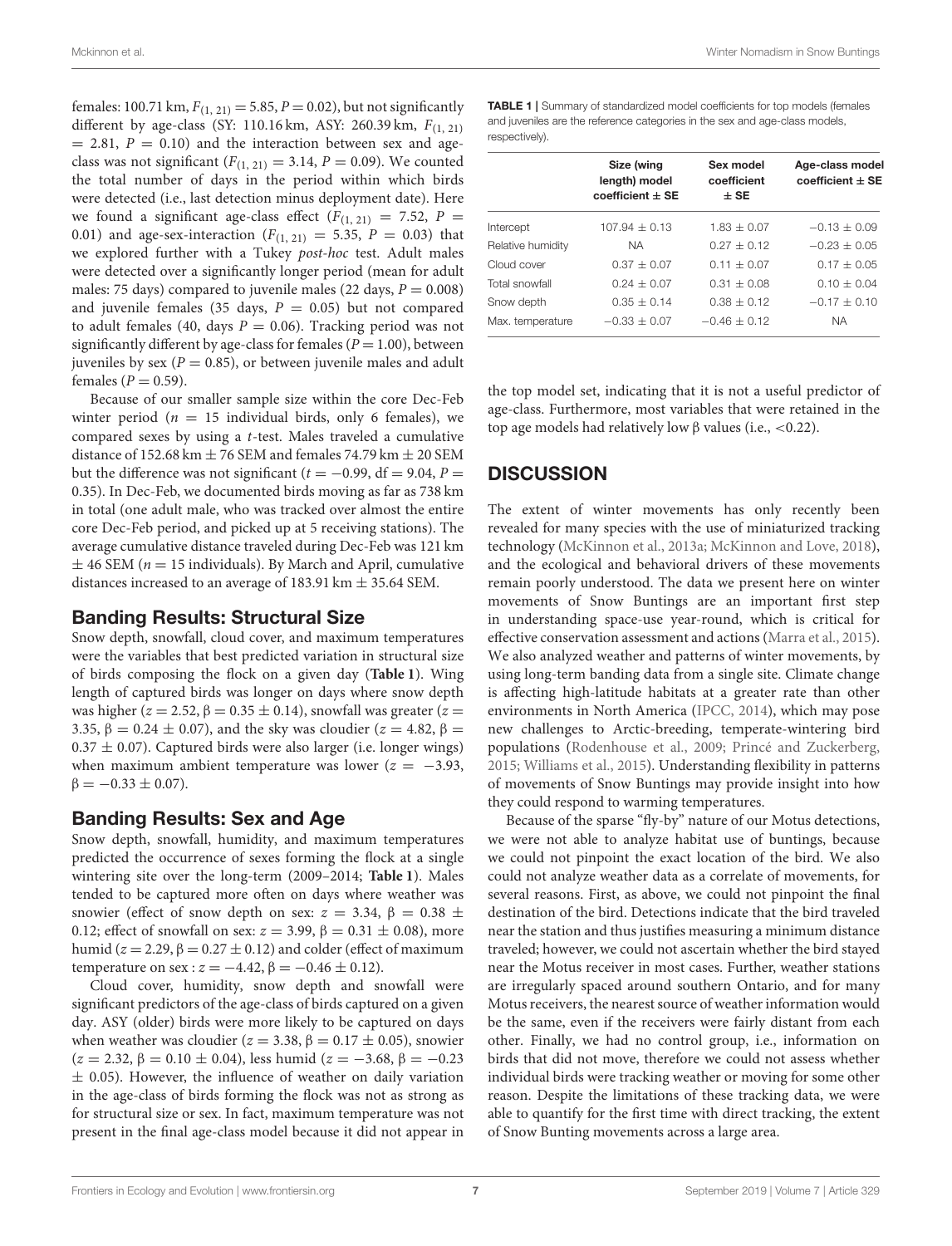Our tracking data indicate that most Snow Buntings use a "nomadic" strategy in winter (**[Figure 3](#page-7-0)**), moving around an area of several hundred square-kilometers. Space-use of buntings was much larger than winter home-ranges reported for other flocking migratory songbirds [\(Shizuka et al., 2014;](#page-11-39) [Weinkam et al., 2017\)](#page-12-5). A recent geolocator study of Snow Buntings from a population breeding on Svalbard, Norway, suggested wintering birds were either completely stationary, or traveled to 1–3 separate sites, remaining locally at each place [\(Snell et al., 2018\)](#page-11-40). Our previous geolocator work also suggested extensive winter movements [\(Macdonald et al., 2012\)](#page-11-18), although it was difficult to quantify given the error range of geolocators [\(McKinnon et al., 2013b\)](#page-11-41). Here, we found that 25 of 40 tagged birds moved 20–50 km every few days (see **[Figure 3](#page-7-0)** for examples), which fits more clearly with the idea of "nomadic" or "wandering" movements [\(Rappole et al.,](#page-11-42) [1989\)](#page-11-42) than with birds occupying multiple stationary sites within a large home range. With our banding dataset, we found support for the prediction that birds move in response to changes in daily weather conditions, which in turn correlates with landscape-level demographic patterns of Snow Buntings [\(Macdonald et al., 2016\)](#page-11-11).

Our results showing non-breeding season movements in the temperate zone are comparable to movements of some songbirds overwintering at tropical latitudes. For example, recent direct-tracking using geolocators has revealed that species expected to be stationary in winter are in fact making relatively large, within-season movements during the nonbreeding season [\(McKinnon et al., 2013a;](#page-11-34) [Stutchbury et al.,](#page-12-6) [2016\)](#page-12-6). In some cases, these movements have been connected to patterns of rainfall associated with resource availability [\(Heckscher et al., 2015;](#page-11-43) [Thorup et al., 2017\)](#page-12-7). At the local scale, we found that for Snow Buntings, snow depth and temperature correlated with flock composition, suggesting individual birds are "wandering" to new sites when conditions become energetically unfavorable. Eastern Bluebirds (Sialis sialis) wintering in temperate areas diet-switched (from arthropods to fruit) when weather deteriorated, and flock size increased [\(Weinkam et al., 2017\)](#page-12-5). Snow Buntings do not have the option of diet-switching in winter, as they only consume seeds and grains; selection may instead have favored a strategy of moving on when conditions are poor. However, for Snow Buntings and other species that form large overwintering flocks, the role of predators on flock composition and movements (Nebel and Ydenberg, [2005\)](#page-11-14), intraspecific competition, or other social factors should be considered in future as potential proximate drivers of movement patterns.

The long-term banding data analyses revealed maximum temperatures and snow depth were the most important weather variables correlated with changes in flock composition by sex and size. These results are consistent with our earlier study showing that these variables were also central in informing daily fattening patterns in Snow Buntings [\(Laplante et al.,](#page-11-12) [2019\)](#page-11-12). Snow depth may rank foremost, considering that snow buntings are granivorous ground-feeders which can have more difficulty accessing resources in areas of high snow depth, and record-high numbers of Snow Buntings have been observed during warmer (less snowy) winters in Central Europe [\(Orlowski and Gebski, 2007\)](#page-11-24).

Structurally larger individuals and/or male snow buntings were predominantly found in a flock on days of severe weather conditions (i.e., cold, snowy, cloudy, humid). We found a similar pattern in a study of sex ratio in wintering flocks across a broad range of wintering sites, where larger birds of both sexes were found at colder, snowier sites [\(Macdonald et al., 2016\)](#page-11-11). Large individuals have less body surface area relative to their volume and therefore should loose less heat per unit mass than small individuals, suggesting that on cold days, smaller birds may "wander" until they find a more energetically favorable foraging area.

Movements may also be influenced by male dominance over food resources, where females may be forced to move away when weather is severe because they are simply unable to access food and accumulate the required fat store to survive cold nights. [Laplante et al. \(2019\)](#page-11-12) reported that for their body size, females were carrying more fat than males. In Snow Buntings wintering in Scotland, females were more likely to move when flock sizes were larger, presumably because they were excluded by dominant individuals when intraspecific competition increased (Smith and Metcalfe, [1997a\)](#page-11-21).

In contrast, our tracking data seemed to suggest that males, and particularly adult males, were moving more often. We detected adult (ASY) male movements over a longer time period, and covering the longest cumulative distances, which suggests these individuals are moving around the landscape more than other age-class-sex groups. Given that stations were 30–40 km apart and the range of each station was up to 20 km, we assume that birds that moved more and over longer distances would be more likely to be detected. Tag detections are biased toward capturing birds in flight, as opposed to foraging on the ground. Fifteen of the 40 tagged birds were never detected after the tag deployment. These birds could have either remained locally at the tagging area until the tag batteries died in late spring, or moved in such a way as to avoid detection by any of the 69–77 active stations within the  $\sim$ 300 × 300 km study area. Alternatively, batteries on the tags could have failed, or the birds been taken by predators or otherwise succumbed. Given the novelty of tracking using these methods during the winter, and on a ground-foraging bird, much remains to be learned about the effective range of the tags and capabilities of the tags and receivers.

Some adult males were clearly departing on spring migration during the tracking period (see individual maps in **[Appendix](#page-10-8)**), similar to findings of an earlier study of migratory phenology in Snow Buntings that found older males left wintering sites prior to all other demographic groups [\(McKinnon et al., 2016\)](#page-11-27). However, even within the Dec-Feb period, males (especially older males) tended to move more than females (cumulative distance in Dec-Feb: 190 km for adult males, 84 km adult females, 13 km juvenile males, 37 km juvenile females), although the differences were not significant. If a cold/snowy weather system moves in across a large enough area, it may be that males move into sites previously occupied by more females, which would account for the correlation between weather and sex-ratio [\(Macdonald et al.,](#page-11-11) [2016\)](#page-11-11), as well as the increased movements we observed from males by direct tracking. Our tracking site in southern Ontario experiences winters that are in general, milder than in other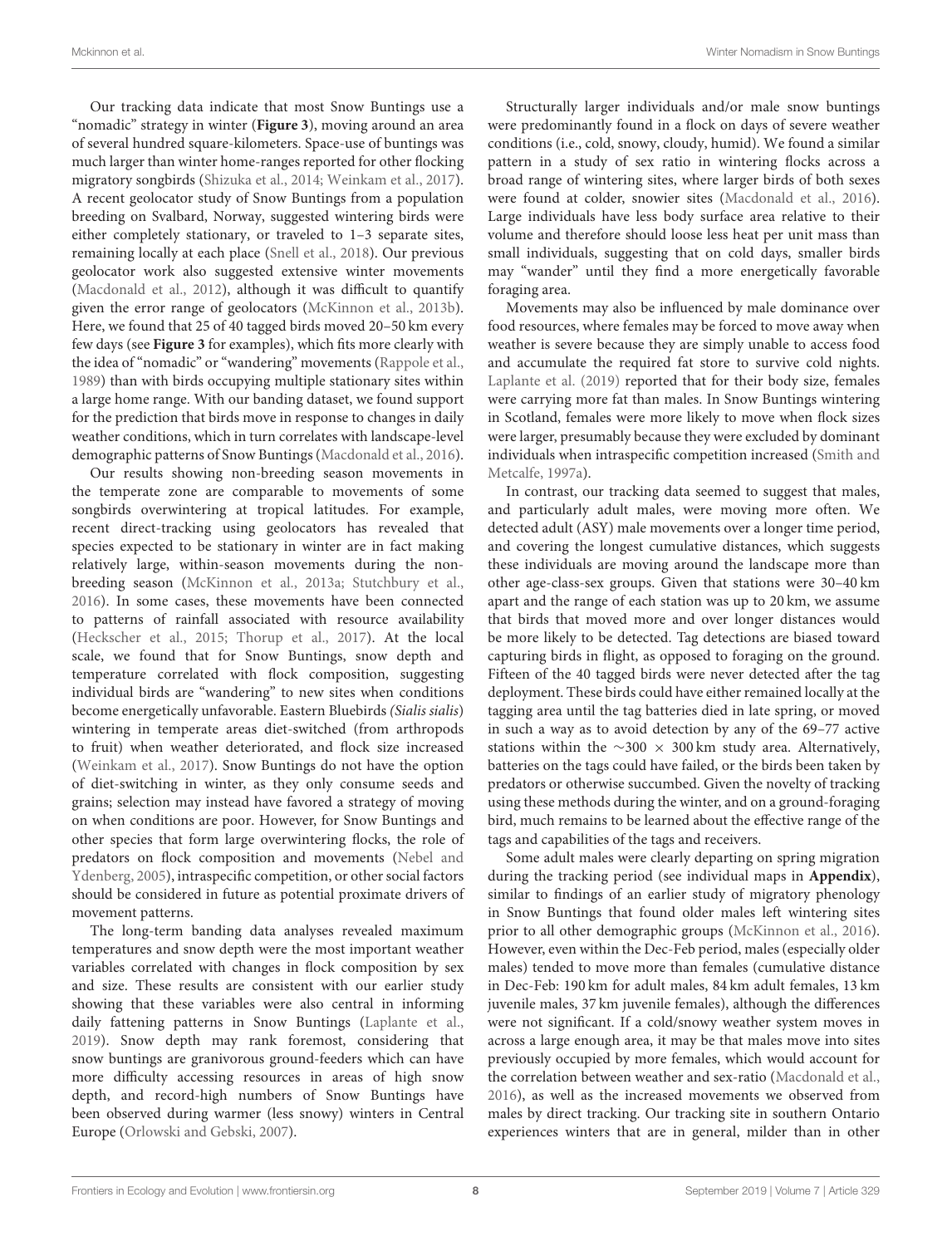areas of the Snow Bunting wintering range, such as the northern Prairies in Manitoba, Canada, where winter temperatures are regularly below −30◦C and where mostly adult (i.e., ASY) males are found (B. Maciejko, pers. comm.). Further direct-tracking or even experimental work in more extreme wintering sites might shed additional insight into flock dynamics and their association with weather.

There was a weak tendency for older (ASY) birds to be found in the flock on days with more snow cover and snowfall (**[Table 1](#page-8-0)**). Although younger birds have been shown to be dominant in flocks, older birds have improved feeding efficiency (higher peck rate) [\(Smith and Metcalfe, 1994,](#page-11-44) [1997b\)](#page-11-22). We also found that younger birds tended to be detected less than adult birds. Firstwinter birds might have higher mortality rates than experienced adults, which could be an important driver of overall population demographics [\(Robinson et al., 2004\)](#page-11-45). It could also be that younger birds with less experience tend to remain longer at a given site, thus resulting in few detections at stations away from the initial deployment site. Confidence intervals for most weather variables included zero in the age-class model and the size of variable effects (Beta values) were relatively low, thus we cannot be confident that age-class is an important factor influencing movements in Snow Buntings until further work is conducted.

# **CONCLUSION**

Factors that drive the nomadic movements of temperate wintering species, as well as the characteristics of those movements, have been difficult to study. We combined local scale flock dynamics with regional tracking to show that weather influences site tenure by sex and structural size, and that movements in the non-breeding season vary by sex and, in some cases, age-class. We showed that Snow Buntings are weather-sensitive and that winter conditions can influence their behavior and distribution. While nomadism seems to be one of the strategies used by birds to respond and adjust to winter conditions, it is unknown whether it could be sustained if winter weather becomes more extreme, as predicted by climate models. Further, experimental work is required to strengthen understanding of the energetic challenges faced by male and female buntings. Improving our understanding in general of the nomadic movements of small species that travel widely remains a frontier of movement ecology studies, one which will continue to

# **REFERENCES**

- <span id="page-10-7"></span>Barton, K. (2019). Mumin: Multi-Model Inference, Version 1.43.6. Available online at:<https://cran.r-project.org/package=MuMIn>
- <span id="page-10-6"></span>Bates, D., Maechler, M., Bolker, B. M., and Walker, S. (2014). lme4: Linear Mixed-Effects Models Using Eigen and S4, Version R Package Version 1.1-7. Available online at:<http://cran.r-project.org/package=lme4>
- <span id="page-10-0"></span>Belda, E. J., Barba, E., and Monros, J. S. (2007). Resident and transient dynamics, site fidelity and survival in wintering Blackcaps Sylvia atricapilla: evidence from capture-recapture analyses. Ibis 149, 396–404. doi: [10.1111/j.1474-919X.2007.00657.x](https://doi.org/10.1111/j.1474-919X.2007.00657.x)
- <span id="page-10-1"></span>Bock, C. E., and Lepthien, L. W. (1976). Synchronous eruptions of boreal seedeating birds. Am. Nat. 110, 559–571. doi: [10.1086/283091](https://doi.org/10.1086/283091)

be aided by the miniaturization of tracking technology that does not require retrieval for data recovery.

# DATA AVAILABILITY

The datasets generated for this study are available on request to the corresponding author.

# ETHICS STATEMENT

We followed animal care guidelines of the Canadian Council for Animal Care, the Canadian Bird Banding Office regulations (Environment and Climate Change Canada), and the Univ. of Windsor Animal Utilization Project Proposal (AUPP#9-14).

# AUTHOR CONTRIBUTIONS

EM and MP-L: ideas, fieldwork, analysis, interpretation, and writing. OL: ideas, writing, field support, analysis, and interpretation. KF: ideas, writing, analysis, and interpretation. SM: fieldwork, analysis, and interpretation. FV: ideas, field support, writing, analysis, and interpretation.

# FUNDING

Funding and other support was provided by the University of Windsor, the Université du Québec à Rimouski, NSERC, FRQNT, the Canada Research Chairs Program, Bird Studies Canada and the Mitacs Postdoctoral Fellowship Program.

## ACKNOWLEDGMENTS

For field assistance and logistical support, we thank David Lamble, David Okines, the Canadian Snow Bunting Network, Chris Harris, and Matilda Fraser. We also thank Alain Caron and Nicolas Casajus for their help with statistical analyses of banding data.

# SUPPLEMENTARY MATERIAL

<span id="page-10-8"></span>The Supplementary Material for this article can be found [online at: https://www.frontiersin.org/articles/10.3389/fevo.](https://www.frontiersin.org/articles/10.3389/fevo.2019.00329/full#supplementary-material) 2019.00329/full#supplementary-material

- <span id="page-10-2"></span>Brasnett, B. (1999). A global analysis of snow depth for numerical weather prediction. J. Appl. Meteorol. 38, 726-740. doi: [10.1175/1520-0450\(1999\)038](https://doi.org/10.1175/1520-0450(1999)038$<$0726:AGAOSD$>$2.0.CO;2)<0726:AGAOSD>2.0.CO;2
- <span id="page-10-3"></span>Brown, R. D., and Brasnett, B. (2010). Canadian Meteorological Center (CMC) Daily Snow Depth Analysis Data, Version 1. Boulder, CL: NASA National Snow and Ice Data Center Distributed Active Archive Center.
- <span id="page-10-4"></span>Burnham, K. P., and Anderson, D. R. (2003). Model Selection and Multimodel Inference: A Practical Information-Theoretic Approach. New York, NY: Springer-Verlag.
- <span id="page-10-5"></span>Burnham, K. P., Anderson, D. R., and Huyvaert, K. P. (2011). AIC model selection and multimodel inference in behavioral ecology: some background, observations, and comparisons.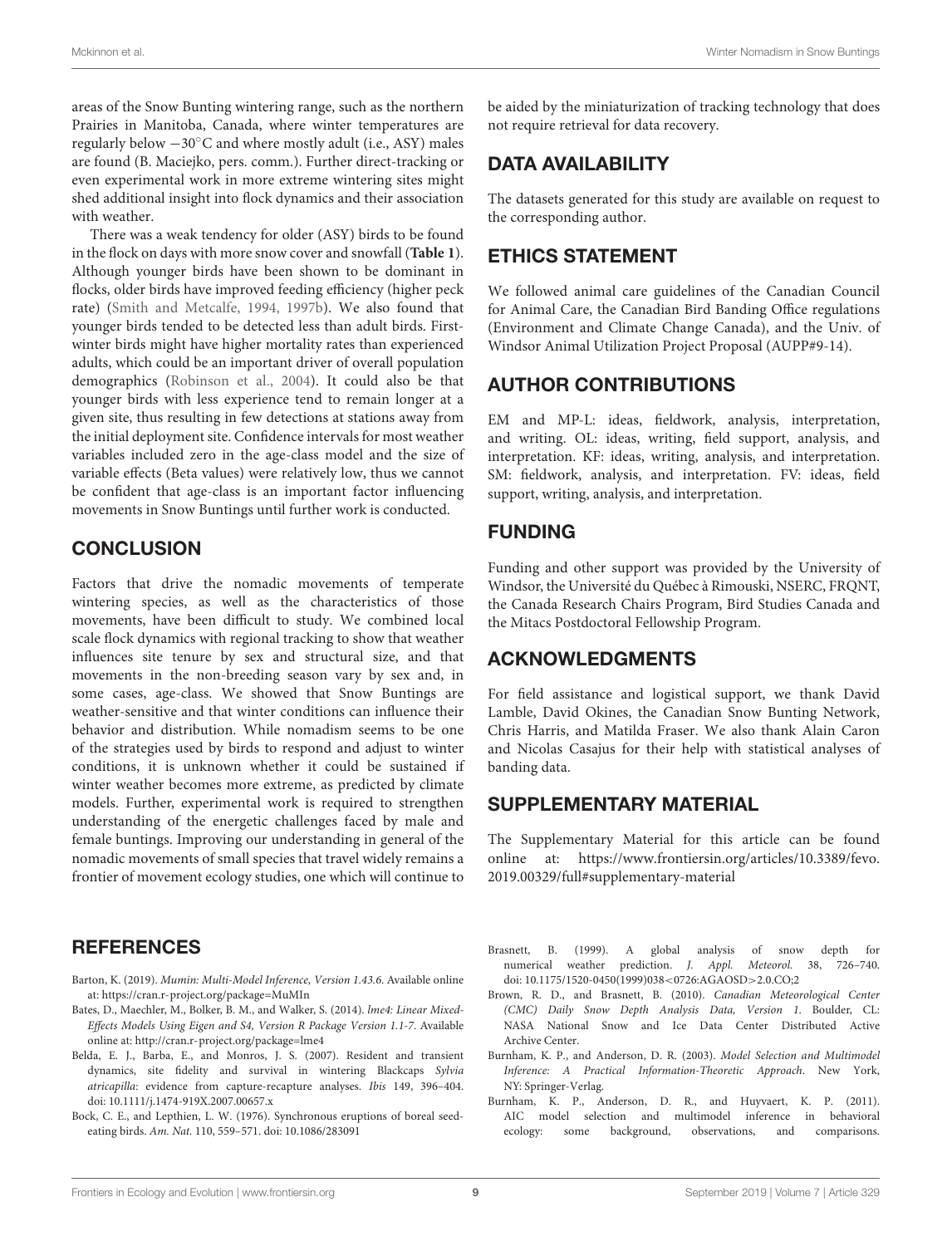Behav. Ecol. Sociobiol. [65, 23–35. doi: 10.1007/s00265-010-](https://doi.org/10.1007/s00265-010-1029-6) 1029-6

- <span id="page-11-16"></span>Campos, A. R., Catry, P., Ramos, J., and Robalo, J. (2011). Competition among European Robins Erithacus rubecula in the winter quarters: sex is the best predictor of priority of access to experimental food resources. Ornis Fenn. 88, 226–233. Available online at:<https://www.ornisfennica.org/>
- <span id="page-11-13"></span>Catry, P., Catry, I., Catry, T., and Martins, T. (2003). Within and between-year winter-site fidelity of chiffchaffs Phylloscopus collybita. Ardea 91, 213−219. Available online at:<http://hdl.handle.net/10400.12/1450>
- <span id="page-11-31"></span>Chatterjee, S., and Price, B. (1991). Regression Analysis by Example. New York, NY: Wiley & Sons.
- <span id="page-11-25"></span>Crewe, T. L., Crysler, A., and Taylor, P. D. (2018). Motus R Book, Version 1.0. Available online at:<https://motus.org/MotusRBook/>
- <span id="page-11-9"></span>Curk, T., McDonald, T., Zazelenchuk, D., Weidensaul, S., Brinker, D., Huy, S., et al. (2018). Winter irruptive Snowy Owls (Bubo scandiacus) in North America are not starving. Can. J. Zool. 96, 553–558. doi: [10.1139/cjz-2017-0278](https://doi.org/10.1139/cjz-2017-0278)
- <span id="page-11-17"></span>Fudickar, A. M., Schmidt, A., Hau, M., Quetting, M., and Partecke, J. (2013). Female-biased obligate strategies in a partially migratory population. J. Anim. Ecol. 82, 863–871. doi: [10.1111/1365-2656.12052](https://doi.org/10.1111/1365-2656.12052)
- <span id="page-11-28"></span>Gelman, A. Su, Y.-S., Masanao, Y., Zheng, T., and Dorie, V. (2018). arm: Data Analysis Using Regression and Multilevel/Hierarchical Models, Version 1.10-1. Available online at:<https://cran.r-project.org/package=arm>
- <span id="page-11-29"></span>Grueber, C. E., Nakagawa, S., Laws, R. J., and Jamieson, I. G. (2011). Multimodel inference in ecology and evolution: challenges and solutions. J. Evol. Biol. 24, 699–711. doi: [10.1111/j.1420-9101.2010.02210.x](https://doi.org/10.1111/j.1420-9101.2010.02210.x)
- <span id="page-11-43"></span>Heckscher, C. M., Halley, M. R., and Stampul, P. M. (2015). Intratropical migration of a Nearctic-neotropical migratory songbird (Catharus fuscescens) in South America with implications for migration theory. J. Trop. Ecol. 31, 285–289. doi: [10.1017/S0266467415000024](https://doi.org/10.1017/S0266467415000024)
- <span id="page-11-26"></span>Hijmans, R. J. (2017). geosphere, Version 1.5-7. Available online at: [https://cran.r](https://cran.r-project.org/package=geosphere)[project.org/package=geosphere](https://cran.r-project.org/package=geosphere)
- <span id="page-11-36"></span>IPCC (2014). Climate Change 2014 Synthesis Report Summary for Policymakers. Geneva.
- <span id="page-11-15"></span>Ketterson, E. D., and Nolan, V. (1979). Seasonal, annual, and geographic-variation in sex-ratio of wintering populations of Dark-Eyed Juncos (Junco hyemalis). Auk 96, 532–536.
- <span id="page-11-33"></span>Kuznetsova, A., Brockhoff, P. B., and Christensen, R. H. B. (2014). Package 'lmerTest': Tests in Linear Mixed Effects Models, Version R package Version 2.0-20. Available online at:<http://CRAN.R-project.org/package=lmerTest>
- <span id="page-11-12"></span>Laplante, M. P., McKinnon, E. A., Love, O. P., and Vezina, F. (2019). Flexible response to short-term weather in a cold-adapted songbird. J. Avian Biol. 50:e01766. doi: [10.1111/jav.01766](https://doi.org/10.1111/jav.01766)
- <span id="page-11-4"></span>Leblond, M., St-Laurent, M. H., and Côté, S. D. (2016). Caribou, water, and ice fine-scale movements of a migratory arctic ungulate in the context of climate change. Mov. Ecol. 4:14. doi: [10.1186/s40462-016-0079-4](https://doi.org/10.1186/s40462-016-0079-4)
- <span id="page-11-23"></span>Love, O. P., Macdonald, C., and McKinnon, E. (2012). Canadian Snow [Bunting Banding Network Protocol.](https://doi.org/10.6084/m9.figshare.1588581) doi: 10.6084/m9.figshare. 1588581
- <span id="page-11-19"></span>Lyngs, P. (2003). Migration and wintering ranges of birds in Greenland: an analysis of ringing recoveries. Dans. Ornithol. Foren. Tidsskr. 97, 1–167. Available online at: [https://rc.ku.dk/publikationer/traekfugleatlas/Greenland\\_](https://rc.ku.dk/publikationer/traekfugleatlas/Greenland_DOFT_2003_1_1.pdf) [DOFT\\_2003\\_1\\_1.pdf](https://rc.ku.dk/publikationer/traekfugleatlas/Greenland_DOFT_2003_1_1.pdf)
- <span id="page-11-18"></span>Macdonald, C. A., Fraser, K. C., Gilchrist, H. G., Kyser, T. K., Fox, J. W., and Love, O. P. (2012). Strong migratory connectivity in a declining Arctic passerine. Anim. Migr. 1, 23–30. doi: [10.2478/ami-2012-0003](https://doi.org/10.2478/ami-2012-0003)
- <span id="page-11-11"></span>Macdonald, C. A., McKinnon, E. A., Gilchrist, H. G., and Love, O. P. (2016). Cold tolerance, and not earlier arrival on breeding grounds, explains why males winter further north in an Arctic-breeding songbird. J. Avian Biol. 47, 7–15. doi: [10.1111/jav.00689](https://doi.org/10.1111/jav.00689)
- <span id="page-11-35"></span>Marra, P. P., Cohen, E. B., Loss, S. R., Rutter, J. E., and Tonra, C. M. (2015). A call for full annual cycle research in animal ecology. Biol. Lett. 11, 1–4. doi: [10.1098/rsbl.2015.0552](https://doi.org/10.1098/rsbl.2015.0552)
- <span id="page-11-34"></span>McKinnon, E. A., Fraser, K. C., and Stutchbury, B. J. M. (2013a). New discoveries in landbird migration using geolocators and a flight plan for the future. Auk, 130, 1–12. doi: [10.1525/auk.2013.12226](https://doi.org/10.1525/auk.2013.12226)
- <span id="page-11-3"></span>McKinnon, E. A., and Love, O. P. (2018). Ten years tracking the migrations of small landbirds: lessons learned in the golden age of bio-logging. Auk 135, 834–856. doi: [10.1642/AUK-17-202.1](https://doi.org/10.1642/AUK-17-202.1)
- <span id="page-11-27"></span>McKinnon, E. A., Macdonald, C. M., Gilchrist, H. G., and Love, O. P. (2016). Spring and fall migration phenology of an Arctic-breeding passerine. J. Ornithol. 157, 681–693. doi: [10.1007/s10336-016-1333-7](https://doi.org/10.1007/s10336-016-1333-7)
- <span id="page-11-41"></span>McKinnon, E. A., Stanley, C. Q., Fraser, K. C., MacPherson, M., Casbourn, G., Marra, P. P., et al. (2013b). Estimating geolocator accuracy for a migratory songbird using live ground-truthing in tropical forest. Anim. Migr. 1, 31–38. doi: [10.2478/ami-2013-0001](https://doi.org/10.2478/ami-2013-0001)
- <span id="page-11-10"></span>Mittelhauser, G. H., Tudor, L., and Connery, B. (2012). Within-year movements and site fidelity of Purple Sandpipers during the nonbreeding season. J. Field Ornithol. 83, 32–40. doi: [10.1111/j.1557-9263.2011.00353.x](https://doi.org/10.1111/j.1557-9263.2011.00353.x)
- <span id="page-11-20"></span>Montgomerie, R., and Lyon, B. (2011). "Snow bunting (plectrophenax nivalis)," in Birds of North America Online, ed A. Poole (Ithaca: Cornell Lab of Ornithology).
- <span id="page-11-14"></span>Nebel, S., and Ydenberg, R. C. (2005). Differential predator escape performance contributes to a latitudinal sex ratio cline in a migratory shorebird. Behav. Ecol. Sociobiol. 59, 44–50. doi: [10.1007/s00265-005-0007-x](https://doi.org/10.1007/s00265-005-0007-x)
- <span id="page-11-5"></span>Newton, I. (2006a). Advances in the study of irruptive migration. Ardea 94, 433–460. Available online at:<http://ardea.nou.nu/>
- <span id="page-11-6"></span>Newton, I. (2006b). Movement patterns of common crossbills Loxia curvirostra in europe. Ibis 148, 782–788. doi: [10.1111/j.1474-919X.2006.00585.x](https://doi.org/10.1111/j.1474-919X.2006.00585.x)
- <span id="page-11-0"></span>Newton, I. (2008). The Migration Ecology of Birds. London: Academic Press.
- <span id="page-11-24"></span>Orlowski, G., and Gebski, P. (2007). Effect of weather change on flock size of the Snow Bunting (Plectrophenax nivalis L.) wintering in south-western Poland. Pol. J. Ecol. 55, 181–185. Available online at: [https://miiz.waw.pl/index.php/pl/](https://miiz.waw.pl/index.php/pl/wydawnictwa/polish-journal-of-ecology) [wydawnictwa/polish-journal-of-ecology](https://miiz.waw.pl/index.php/pl/wydawnictwa/polish-journal-of-ecology)
- <span id="page-11-38"></span>Princé, K., and Zuckerberg, B. (2015). Climate change in our backyards: the reshuffling of North America's winter bird communities. Glob. Chang. Biol. 21, 572–585. doi: [10.1111/gcb.12740](https://doi.org/10.1111/gcb.12740)
- <span id="page-11-30"></span>Quinn, G., and Keough, M. (2002). Experimental Design and Data Analysis for Biologists, New York, NY: Cambridge University Press. doi: [10.1017/CBO9780511806384](https://doi.org/10.1017/CBO9780511806384)
- <span id="page-11-32"></span>R Development Core Team (2018) R: A Language and Environment for Statistical Computing, Version 3.1.1. Vienna: R Foundation for Statistical Computing. Available online at<http://www.r-project.org/>
- <span id="page-11-42"></span>Rappole, J. H., Ramos, M. A., and Winker, K. (1989). Wintering wood thrush movements and mortality in southern Veracruz. Auk 106, 402–410.
- <span id="page-11-45"></span>Robinson, R. A., Green, R. E., Baillie, S. R., Peach, W. J., and Thomson, D. L. (2004). Demographic mechanisms of the population decline of the song thrush Turdus philomelos in Britain. J. Anim. Ecol. 73, 670–682. doi: [10.1111/j.0021-8790.2004.00841.x](https://doi.org/10.1111/j.0021-8790.2004.00841.x)
- <span id="page-11-37"></span>Rodenhouse, N. L., Christenson, L. M., Parry, D., and Green, L. E. (2009). Climate change effects on native fauna of northeastern forests. Can. J. For. Res. 39, 249–263. doi: [10.1139/X08-160](https://doi.org/10.1139/X08-160)
- <span id="page-11-2"></span>Senar, J. C., Camerino, M., and Metcalfe, N. B. (1992). Fighting as a subordinate in finch flocks - escalation is effective but risky. Anim. Behav. 43, 862–864. doi: [10.1016/S0003-3472\(05\)80210-6](https://doi.org/10.1016/S0003-3472(05)80210-6)
- <span id="page-11-39"></span>Shizuka, D., Chaine, A. S., Anderson, J., Johnson, O., Laursen, I. M., and Lyon, B. E. (2014). Across-year social stability shapes network structure in wintering migrant sparrows. Ecol. Lett. 17, 998–1007. doi: [10.1111/ele.12304](https://doi.org/10.1111/ele.12304)
- <span id="page-11-8"></span>Smith, K. G. (1986). Winter population-dynamics of 3 species of mast-eating birds in the eastern United States. Wilson Bull. 98, 407–418.
- <span id="page-11-44"></span>Smith, R. D., and Metcalfe, N. B. (1994). Age, sex and prior site experience have independent effects on the foraging success of wintering Snow Buntings. Behaviour 129, 99–111. doi: [10.1163/156853994X00370](https://doi.org/10.1163/156853994X00370)
- <span id="page-11-21"></span>Smith, R. D., and Metcalfe, N. B. (1997a). Where and when to feed: sex and experience affect access to food in wintering snow buntings. Behaviour 134, 143–160. doi: [10.1163/156853997X00322](https://doi.org/10.1163/156853997X00322)
- <span id="page-11-22"></span>Smith, R. D., and Metcalfe, N. B. (1997b). Why does dominance decline with age in wintering Snow Buntings? Anim. Behav. 53, 313–322. doi: [10.1006/anbe.1996.0403](https://doi.org/10.1006/anbe.1996.0403)
- <span id="page-11-40"></span>Snell, K. R. S., Stokke, B. G., Moksnes, A., Thorup, K., and Fossøy, F. (2018). From Svalbard to Siberia: passerines breeding in the high arctic also endure the extreme cold of the Western Steppe. PLoS ONE 13:e0202114. doi: [10.1371/journal.pone.0202114](https://doi.org/10.1371/journal.pone.0202114)
- <span id="page-11-1"></span>Stearns, S. C. (1976). Life-history tactics - review of ideas. Q. Rev. Biol. 51, 3–47. doi: [10.1086/409052](https://doi.org/10.1086/409052)
- <span id="page-11-7"></span>Stojanovic, D., Terauds, A., Westgate, M. J., Webb, M. H., Roshier, D. A., and Heinsohn, R. (2015). Exploiting the richest patch has a fitness